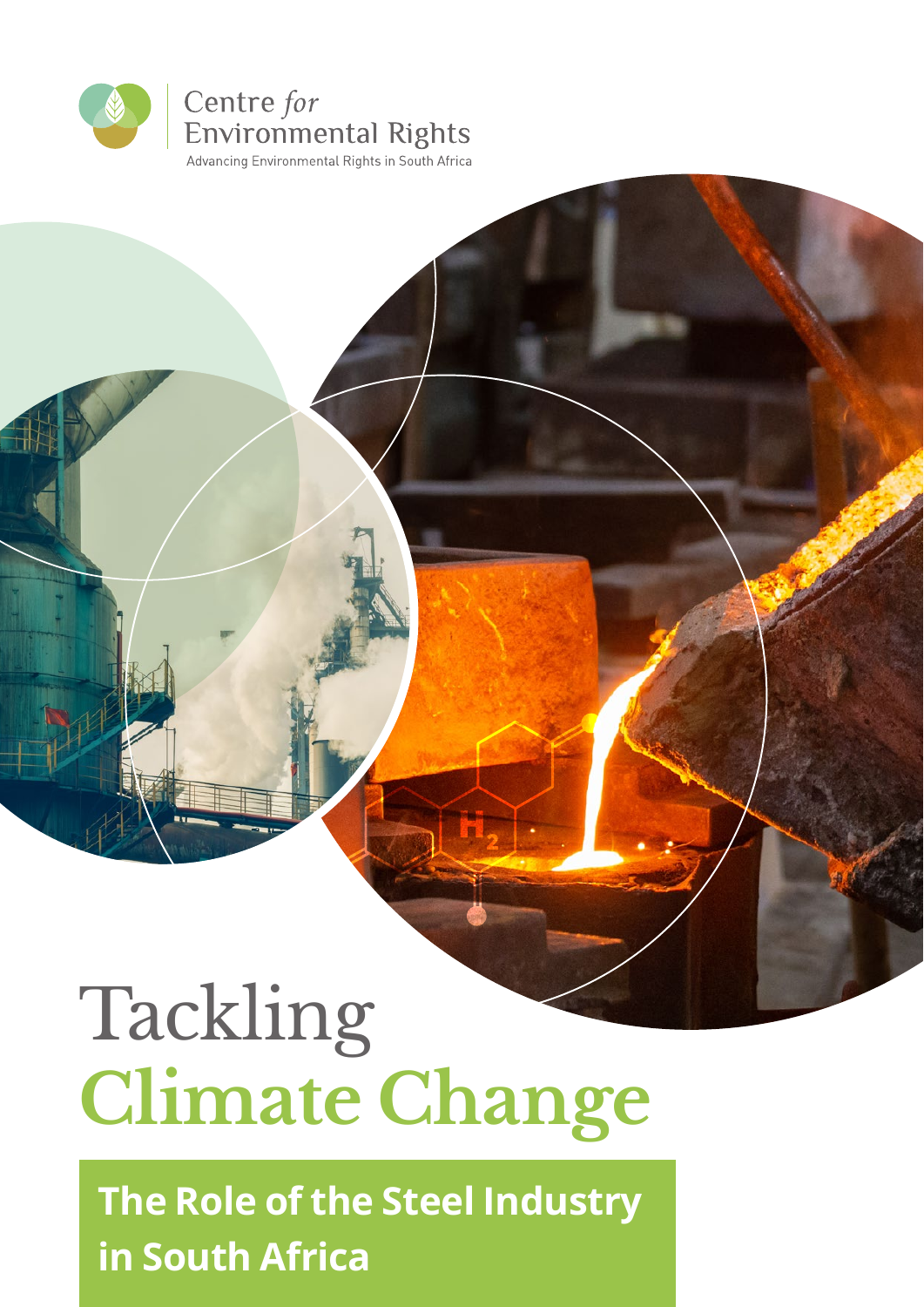

According to the IPCC Sixth Assessment Report of Working Group III: Mitigation of Climate Change, **limiting global warming to 1.5°C or 2°C would mean "rapid and deep" emissions reductions in "all sectors" of the global economy**. The IPCC report found that **industrial emissions accounted for 24% of greenhouse gas emissions in 2019, second only to the energy sector**. 1

The steel sector is a major industrial emitter and global efforts to tackle climate change must involve "rapid and deep" emissions reductions in the steel sector, especially given the role of steel in infrastructure development.



The steel sector is currently **the largest industrial consumer of coal**, which provides around **75% of its energy demand**. Coal is used to generate heat and to make coke, which is instrumental in the chemical reactions necessary to produce steel from iron ore.<sup>2</sup>

The iron and steel sector accounts for **more emissions than all road freight**.



To meet global energy and climate goals, **emissions from the steel industry must fall by at least 50% by 2050**, with continuing declines towards zero emissions being pursued thereafter. In this regard, the IPCC report found that there were several technological options for very low to zero emissions steel. These processes are explained briefly below.

 $2$  This is a simplification of the whole process. There are some other elements but these yield minor emissions and can also be decarbonised.

<sup>1</sup> https://www.carbonbrief.org/in-depth-qa-the-ipccs-sixth-assessment on-how-to- tackle-climate-change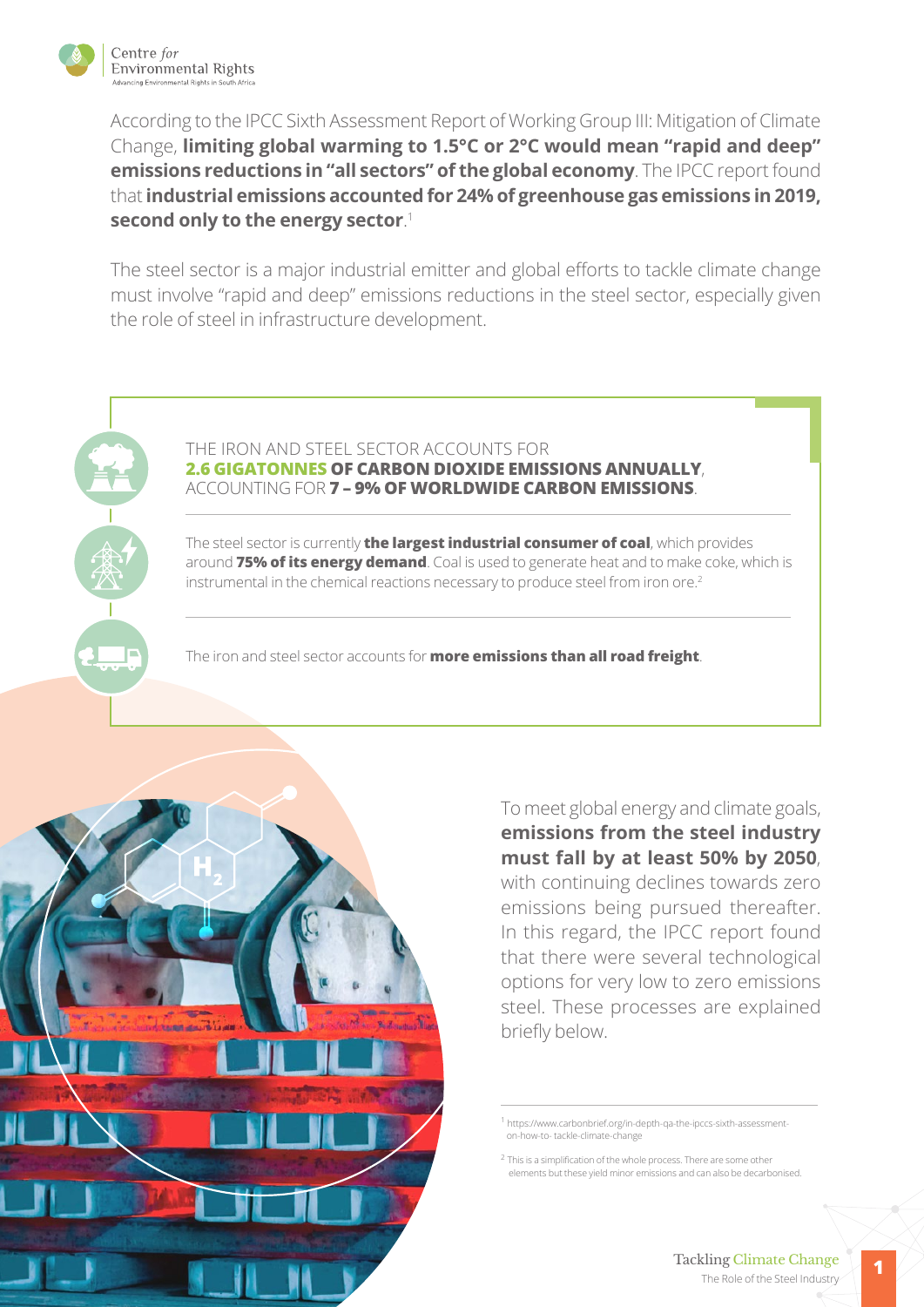## How is steel traditionally made?

In very simple terms making steel involves the conversion of coal into coking coal in a coke oven. The coking coal is then melted with iron ore in a blast furnace to make iron, which is converted to steel in a Basic Oxygen Furnace. Most GHG emissions from new iron and steel come from the blast furnace.

## What is green steel?

A zero-carbon steel-making process involves the replacement of coking coal with green hydrogen. This process has been proven in pilot scale furnaces and is on the brink of commercialisation. It is called hydrogen direct reduced iron – we call that H-DRI in the diagram below. The iron is then converted to steel in an electric arc furnace powered by renewable energy. The whole process can be virtually GHG emissions free.3



**Figure 1:** BF-BOF primary steelmaking compared to the hydrogen DRI-EAF process.<sup>4</sup>

<sup>3</sup> This is a simplification of the whole process. There are some other elements but these yield minor emissions and can also be decarbonised.

<sup>4</sup><https://www.iddri.org/en/publications-and-events/scientific-publication/how-green-primary-iron-production-south-africa-could>